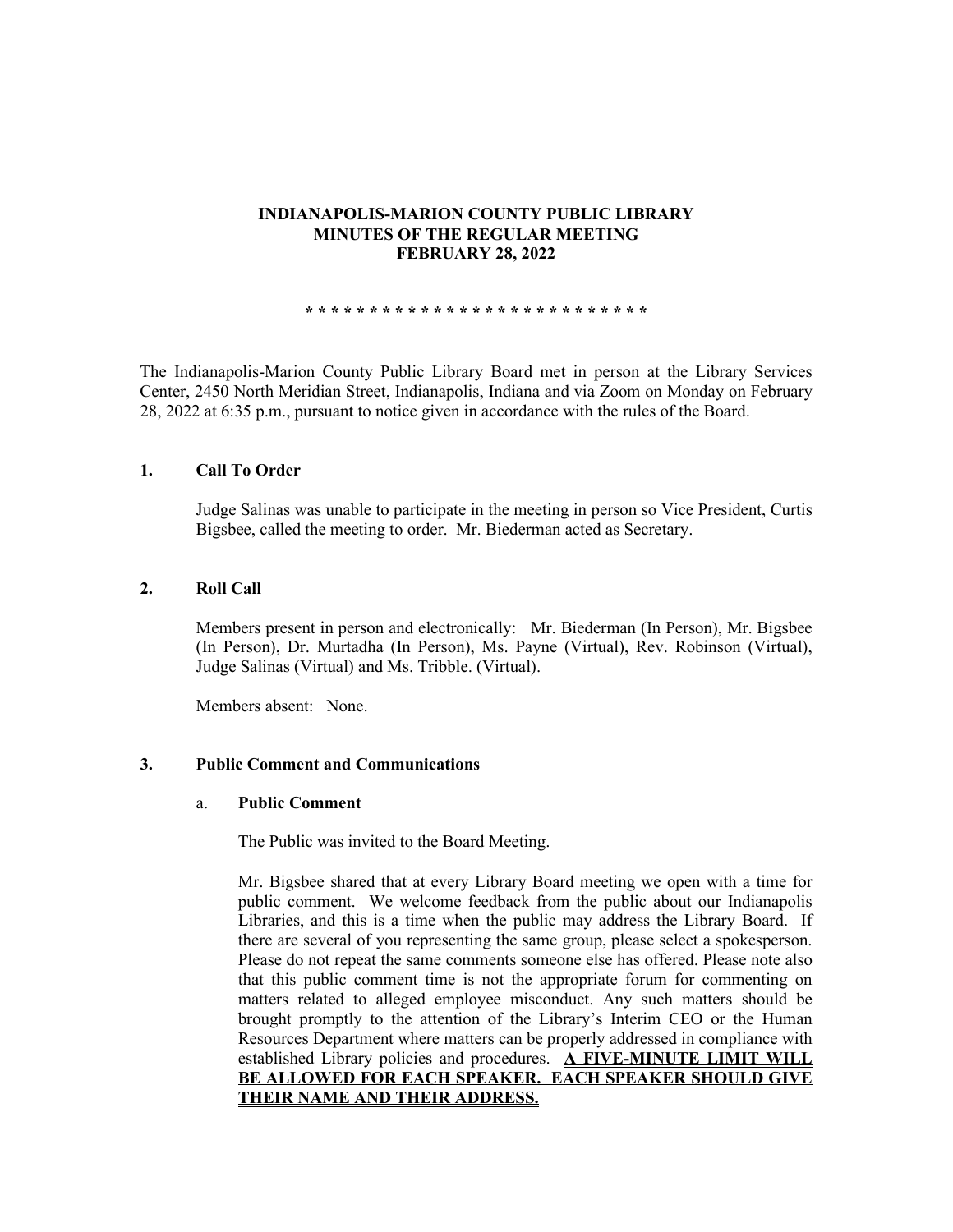At this time, a statement that had been submitted by Michael Torres, President of the Library's Union, AFSCME, was read into the record at his request:

*Good evening, Board of Trustees. My name is Michael Torres, president of AFSCME Local 3395, representing IndyPL library workers.* 

*When I heard Resolution 8-2022-Sunday Credited might be tabled tonight because some non-union members, Managers/ Supervisors of the Staff Association were not informed or involved in the conversations, I thought this is an appropriate time to restate AFSCME's mission and purpose.* 

*AFSCME Local 3395 negotiates wages, benefits, discusses workplace issues and grievances for all union-eligible staff with the CEO, CFO, HR Director, and the Board. Once an agreement is reached, we sign a tentative agreement and then it comes to the board for their approval.* 

*It is our hope that we continue this process stated in our Collective Bargaining Agreement.* 

*Michael Torres, president AFSCME Local 3395-Indy Library Workers*

Alexandria Moore, a Circulation Supervisor at the Martindale-Brightwood Branch and President of the Library's Staff Association, addressed the Board. She commented that the Staff Association will be involved in future Board Meetings. She pointed out that the Executive Board of the Staff Association has representatives from various branches and departments within IndyPL.

Judy Gray, the Manager of the Glendale Branch Library and Chairperson of the Compensation Committee of the Staff Association spoke. She reminded everyone that the Staff Association is for all IndyPL employees. The Compensation Committee represents employees who cannot join the Union. The Committee exists so there will be representation for everyone else who works for the Library.

John Helling, Interim CEO, advised that the Library had received an anonymous letter that mentioned a manager harassing employees with disabilities. He noted that the letter was read at the recent System Managers Meeting to alert IndyPL managers that anything like this would be unacceptable and acknowledged because the letter was anonymous and lacked detail, no further specific action could be taken.

## b. **Dear CEO Letters and Responses**

Mr. Bigsbee then asked for any comments received from patrons via the Library's website to be read at tonight's meeting.

There were several comments and they were read as follows: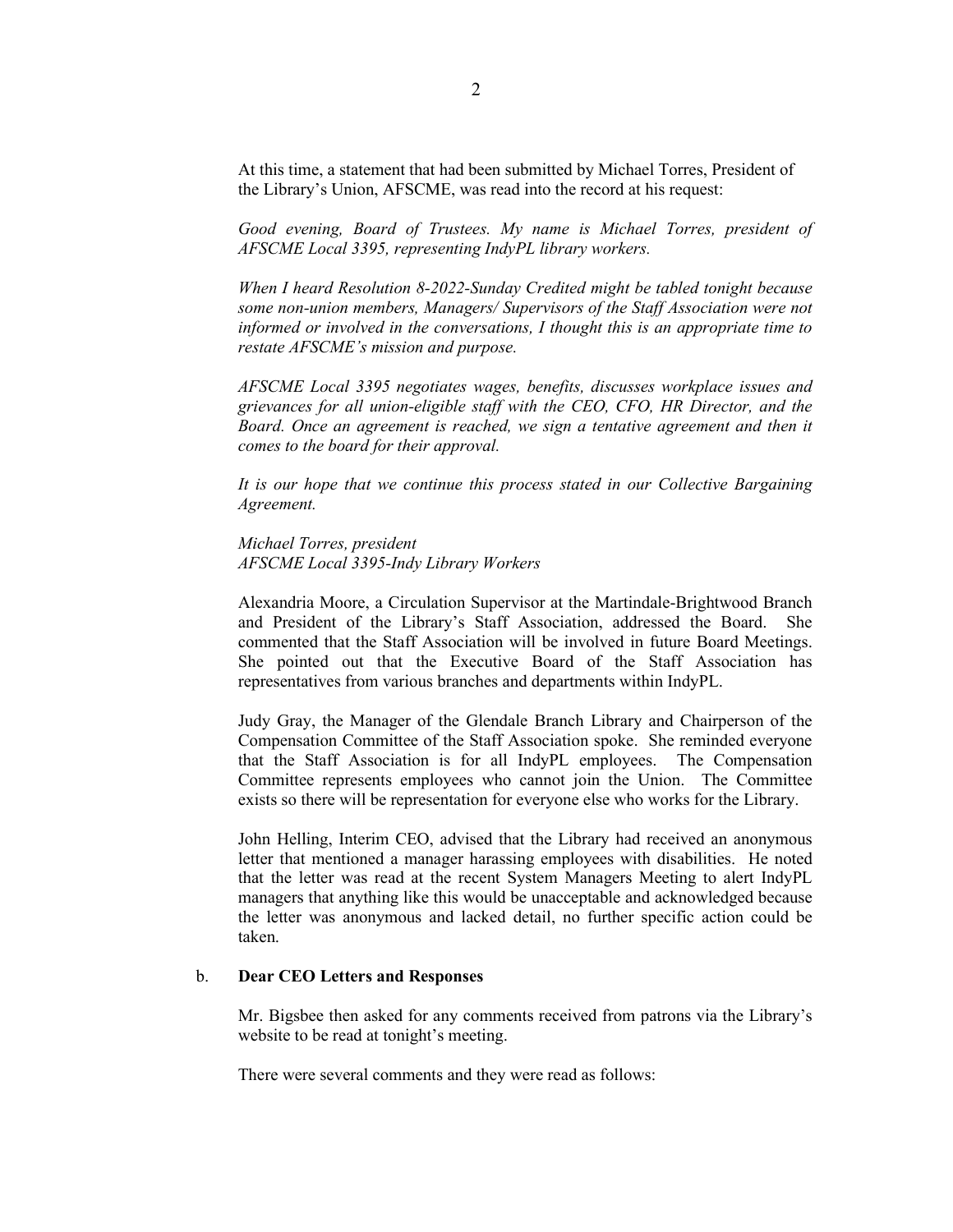# **Formstack Submission For: [Contact Us](https://indypl.formstack.com/forms/contact_us)** Submitted at 02/22/22 7:34 PM

| Topic:                  | Public Comment for Next IndyPL Board Meeting                                                                                                                                                                                                                                                                                                                                                                                                                                                                                                                                                                                                                                                                                                                                                                                                                                                                                                                                                                                                                                                                                                                                                                                                                                                                                                                                    |
|-------------------------|---------------------------------------------------------------------------------------------------------------------------------------------------------------------------------------------------------------------------------------------------------------------------------------------------------------------------------------------------------------------------------------------------------------------------------------------------------------------------------------------------------------------------------------------------------------------------------------------------------------------------------------------------------------------------------------------------------------------------------------------------------------------------------------------------------------------------------------------------------------------------------------------------------------------------------------------------------------------------------------------------------------------------------------------------------------------------------------------------------------------------------------------------------------------------------------------------------------------------------------------------------------------------------------------------------------------------------------------------------------------------------|
| <b>Contact</b><br>Name: | Richard Schulte Jr.                                                                                                                                                                                                                                                                                                                                                                                                                                                                                                                                                                                                                                                                                                                                                                                                                                                                                                                                                                                                                                                                                                                                                                                                                                                                                                                                                             |
| <b>Comment:</b>         | Hi—was communicating with a Jordan Hunt earlier, who was very<br>helpful. I'm writing to express concern that you are discarding<br>way too many music CDs. I imagine that whole chunks of your<br>patronage—those 35+--still value these items (I'm 44). I've come<br>across many records in the catalog where the CD is not<br>requestable because, I guess, it has been marked for discard—I<br>have more than 10 on my for later list as it is, not including ones<br>I've come across via search. And because so many CDs eventually<br>become too scratched to play, it seems like you could have just<br>waited for that inevitability. I work for IUPUI's University<br>Library, and we've recycled literal tons of bound journals the past<br>few years due to online availability. I understand streaming is<br>rising, although A) the sound is inferior, and B) again, so many of<br>your heavy (older) users have zero interest in streaming. I can't<br>imagine, with your new branches, that IndyPL has space issues.<br>There also seems to be a trend for public libraries to needlessly<br>cull their holdings, even if a huge percentage of your patrons value<br>the holdings more than any kind of<br>spaces/services/amenities/programs, etc.<br>I'll also copy this message to a board member and the CEO.<br>Thank you very much for your time. Richard |

# **Formstack Submission For: [Contact Us](https://indypl.formstack.com/forms/contact_us)** Submitted at 02/13/22 3:16 PM

Public Comment for Next IndyPL Board Meeting

**Topic:**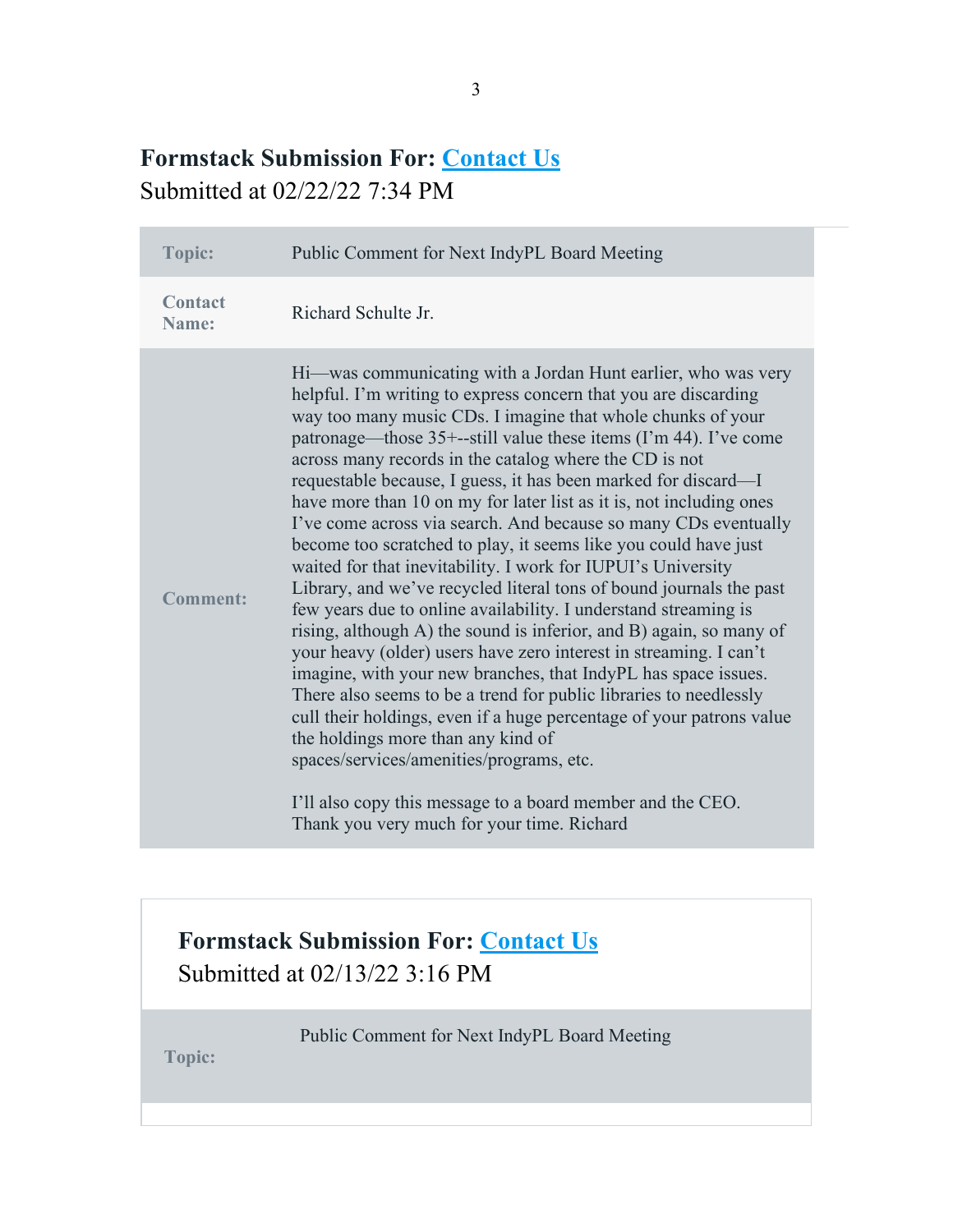| Contact<br>Name:     | Drew Jackson                                                                                                                                                                                                                                                                                                   |
|----------------------|----------------------------------------------------------------------------------------------------------------------------------------------------------------------------------------------------------------------------------------------------------------------------------------------------------------|
| 'omment <sup>.</sup> | Hello, given the extremely low risk of hospitalization and death<br>from Covid-19, the proven effectiveness of vaccinated and<br>natural immunity, and the detrimental effects of masking on<br>emotional and relational health, I ask the board to end the mask<br>mandate in Marion County Public Libraries. |
|                      |                                                                                                                                                                                                                                                                                                                |

| <b>Formstack Submission For: Contact Us</b><br>Submitted at 02/04/22 9:56 AM |                                                                                                                                                                                                                                                                          |  |
|------------------------------------------------------------------------------|--------------------------------------------------------------------------------------------------------------------------------------------------------------------------------------------------------------------------------------------------------------------------|--|
| <b>Topic:</b>                                                                | Public Comment for Next IndyPL Board Meeting                                                                                                                                                                                                                             |  |
| <b>Contact Name:</b>                                                         | <b>Esther Garrison</b>                                                                                                                                                                                                                                                   |  |
| Organization<br><b>You Represent:</b>                                        | % Esther R Garrison                                                                                                                                                                                                                                                      |  |
| Comment:                                                                     | Based on what we know about SARS CoV2 and the<br>ineffectiveness of masks on its spread (especially by<br>healthy individuals), I wanted the board to revisit the mask<br>policy. If you would like more data on this topic I am<br>happy to provide some.<br>Thank you! |  |
|                                                                              |                                                                                                                                                                                                                                                                          |  |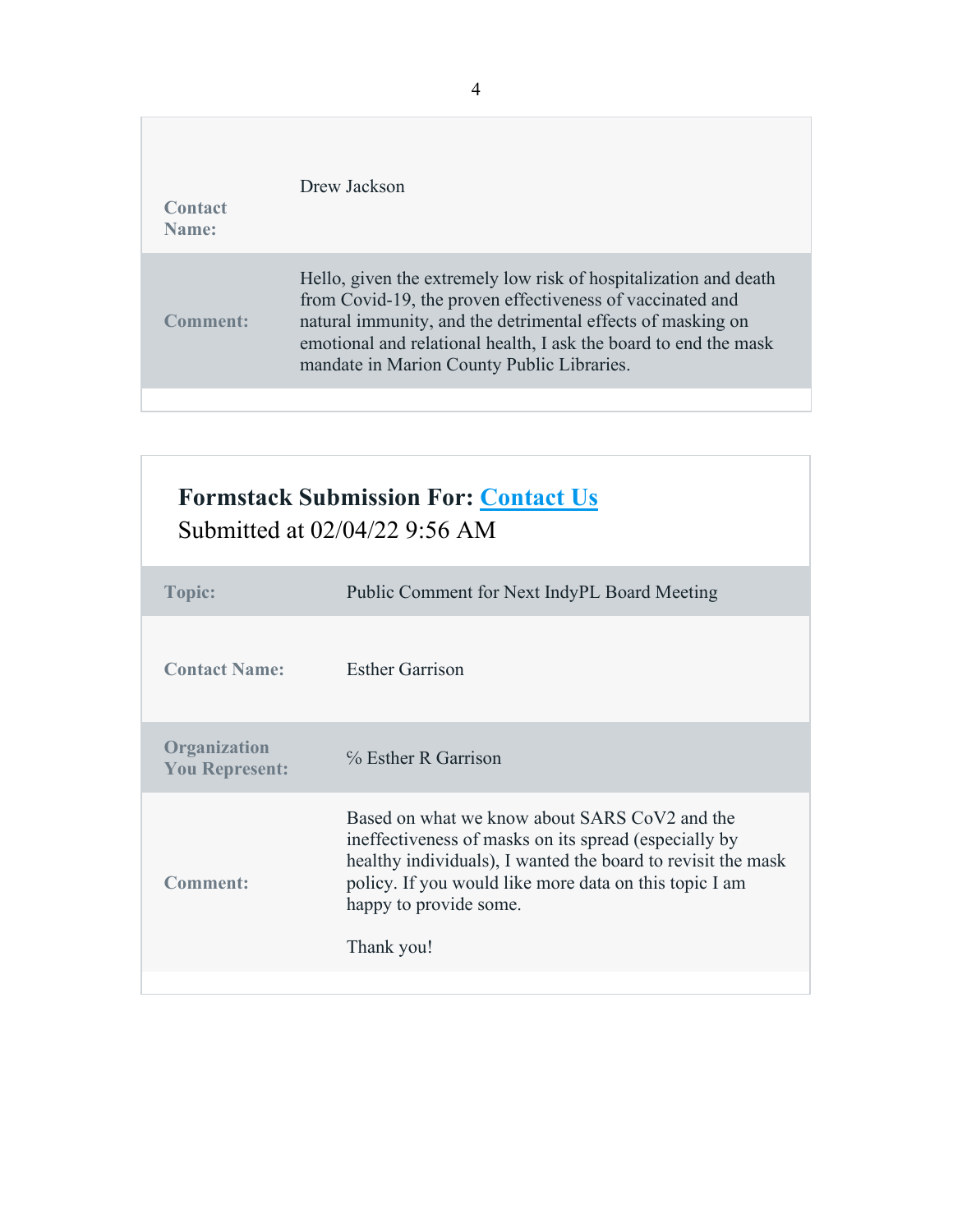# **Formstack Submission For: [Contact Us](https://indypl.formstack.com/forms/contact_us)** Submitted at 01/27/22 9:10 AM

| Contact<br>Anonymous A<br>Name:<br>Good afternoon,<br>I would like to bring it to everyone's attention that in the current<br>library system there is harassment from management towards<br>employees with disabilities, illnesses, and disorders.<br>I ask that we do better. I have seen employees being treated<br>differently due to the above mentioned items. I have seen them<br>being gaslighted and I have seen management treat them as if<br>they are overreacting or playing the who has it worse game.<br>When someone has a legitimate issue it is not ok for<br><b>Comment:</b><br>management to respond with their personal problems as a way of<br>discrediting their employees. It is not ok for management to talk<br>about these employees behind their backs to coworkers.<br>If someone's doctor has filled out the paperwork for<br>accomodations or leave it is not ok for management to say that<br>person should apply for disability instead of working.<br>I request that this issue be looked into and that we stop treating<br>people like there isn't a place for them within our system just<br>because it "stresses" management out for whatever reason.<br>Thank you | <b>Topic:</b> | Public Comment for Next IndyPL Board Meeting |
|--------------------------------------------------------------------------------------------------------------------------------------------------------------------------------------------------------------------------------------------------------------------------------------------------------------------------------------------------------------------------------------------------------------------------------------------------------------------------------------------------------------------------------------------------------------------------------------------------------------------------------------------------------------------------------------------------------------------------------------------------------------------------------------------------------------------------------------------------------------------------------------------------------------------------------------------------------------------------------------------------------------------------------------------------------------------------------------------------------------------------------------------------------------------------------------------------------|---------------|----------------------------------------------|
|                                                                                                                                                                                                                                                                                                                                                                                                                                                                                                                                                                                                                                                                                                                                                                                                                                                                                                                                                                                                                                                                                                                                                                                                        |               |                                              |
|                                                                                                                                                                                                                                                                                                                                                                                                                                                                                                                                                                                                                                                                                                                                                                                                                                                                                                                                                                                                                                                                                                                                                                                                        |               |                                              |

c. **Correspondence** for the Board's general information was distributed.

## **4. Approval Of Minutes: Executive Session, Regular and Special Meetings**

a. **Regular Meeting, January 24, 2022** 

The minutes from the Regular Meeting held January 24, 2022 had been distributed to the Board.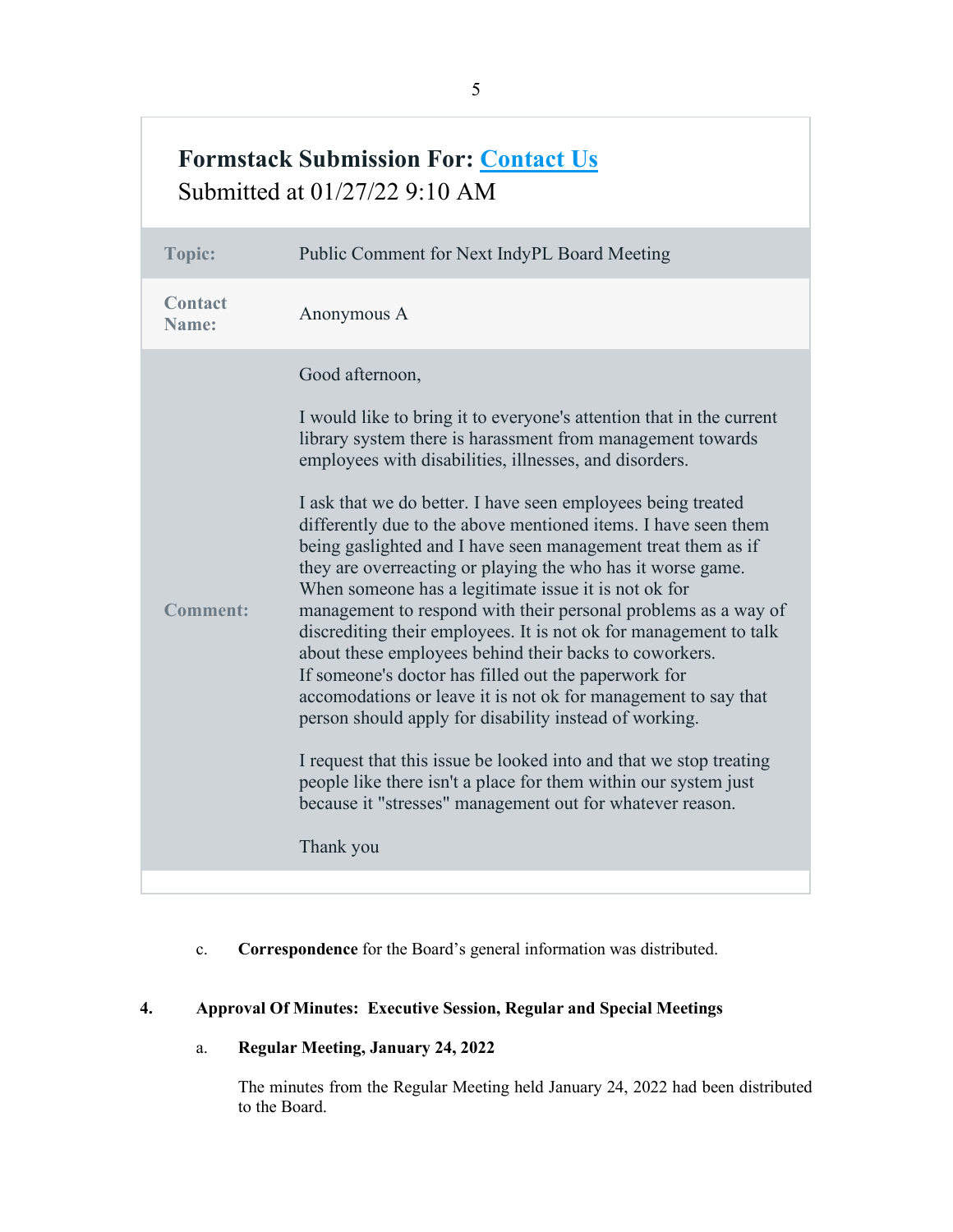The minutes were approved on the motion of Ms. Payne, seconded by Judge Salinas, and the following roll call vote:

| Mr. Biederman – Aye | Rev. Robinson $-$ Aye |
|---------------------|-----------------------|
| Mr. Bigsbee – Aye   | Judge Salinas – Aye   |
| Dr. Murtadha – Aye  | $Ms.$ Tribble $-$ Aye |
| Ms. Payne – Aye     |                       |

#### **COMMITTEE REPORTS**

- **5. Finance Committee (Patricia A. Payne, Chair; Raymond Biederman, Hope C. Tribble)**
	- a. **Report of the Treasurer – January 2022**

Mr. Helling reviewed the Report of the Treasurer that had been distributed to the Board.

He advised that there was nothing new to report and there was nothing unusual this month.

Ms. Payne made the motion, which was seconded by Judge Salinas, that the Report of the Treasurer be filed for audit.

The Report of the Treasurer was approved for filing for audit on the following roll call vote:

| Mr. Biederman – Aye      | $Rev. Robinson - Aye$ |
|--------------------------|-----------------------|
| Mr. Bigsbee $-$ Aye      | Judge Salinas $-$ Aye |
| Dr. Murtadha – Abstained | $Ms.$ Tribble $-Aye$  |
| Ms. Payne – Aye          |                       |

## b. **Briefing Report – 2021 Investment Report**

Mr. Helling shared that the Investment Report distributed to the Board is a statement of the Library's investments. It does not require Board approval.

#### c. **Resolution 6 – 2022** (Approval of e-Magazine Subscription Renewal Contract)

Deb Lambert, Director of Collection Management Services Area, explained that the annual subscription fee is \$80,000 and the subscription period runs from January 1, 2022 through December 2022. This expense will be covered by the Operating Fund.

After full discussion and careful consideration of Resolution  $6 - 2022$ , the resolution was adopted on the motion of Dr. Murtadha and seconded by Mr. Biederman, to approve Resolution  $6 - 2022$ , the Approval of e-Magazine Subscription Renewal Contract.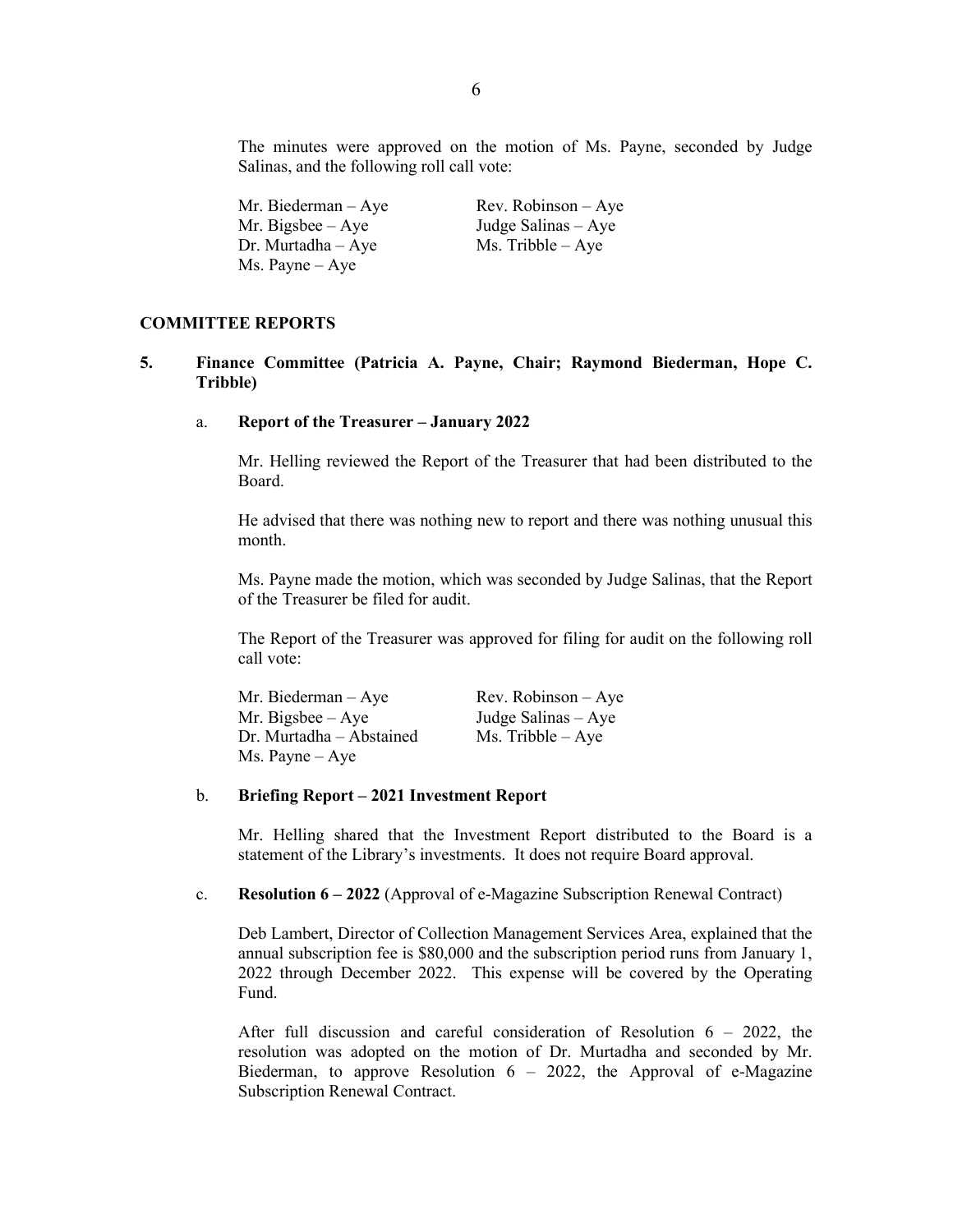Resolution  $6 - 2022$  was approved on the following roll call vote:

Mr. Biederman – Aye Rev. Robinson – Aye Mr. Bigsbee – Aye Judge Salinas – Aye Dr. Murtadha – Aye Ms. Tribble – Aye Ms. Payne – Aye

The resolution is appended to, and made a part of, these minutes.

d. **Resolution 7 – 2022** (Approval of Digital Encyclopedia of Indianapolis Development Contract)

Ms. Lambert shared information about the proposed contract for the Digital Encyclopedia of Indianapolis.

Following Board discussion, it was determined that this item should be tabled until further information can be provided.

At this time, Dr. Murtadha made the motion, which was seconded by Ms. Payne, that Resolution  $7 - 2022$ , the Approval of Digital Encyclopedia of Indianapolis Development Contract, be tabled until a later date.

Judge Salinas asked if approval was time sensitive and are we following the guidelines from the grantor related to the expenditures?

Ms. Lambert responded that we are going along with the guidelines of the grantor and how much the Library will pay to the POLIS Center every month. Having these agreements come to the Board is a new phase of the partnership so that's why we didn't do this prior. It is kind of timely. Their first payment was in January.

Dr. Murtadha asked why it was time sensitive.

Mr. Helling responded that the Library is paying the POLIS Center for the completion for the work on the Encyclopedia.

The motion to table was approved on the following roll call vote:

| Mr. Biederman – Aye | $Rev. Robinson - Aye$ |
|---------------------|-----------------------|
| Mr. Bigsbee – Aye   | Judge Salinas – Aye   |
| Dr. Murtadha – Aye  | $Ms.$ Tribble $-$ Aye |
| Ms. Payne – Aye     |                       |

## **6. Diversity, Policy and Human Resources Committee (Hope C. Tribble, Chair; Curtis W. Bigsbee, Patricia A. Payne)**

Ms. Tribble announced that the following resolutions are being removed from this Agenda this evening: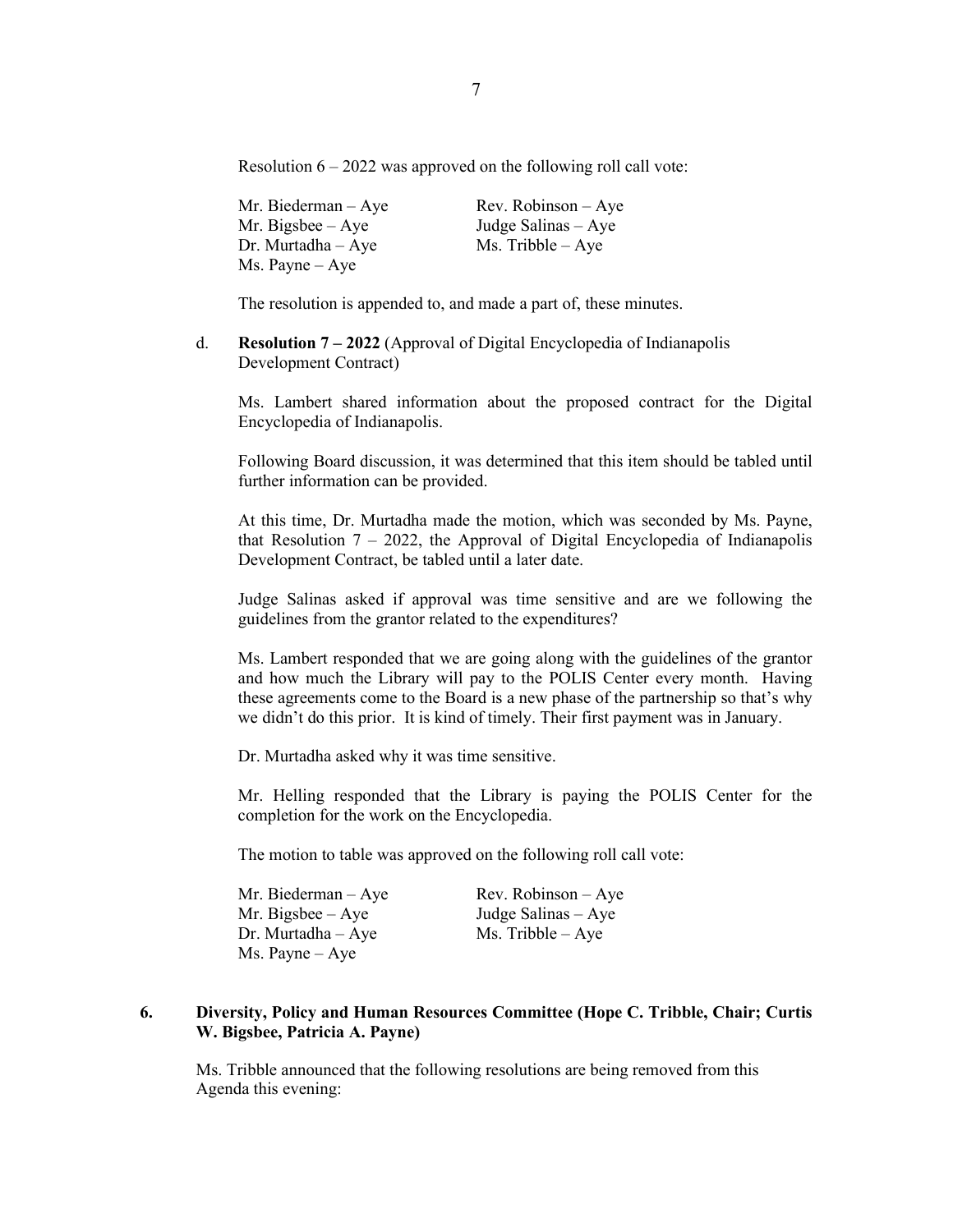- a. **Resolution 8 – 2022** (Approval of Resolution 8 2022 Enact Policy 249.7 Sunday Credit and Policy 245.2 Sunday Schedule)
- b. **Resolution 12 – 2022** (Approval of Resolution 12 2022 Amendment to Section 23.3 of the Currently Effective Joint CBA Recommendations)
- c. **Resolution 13 – 2022** (Approval of Resolution 13 2022 Amendment to Article 5 of the Currently Effective Joint Association Recommendations)

She then provided an update on the Climate Improvement Study process and the CEO Search process.

With regard to the Climate Study update, she wanted to thank everyone who has been so responsive in participating in this process. In addition to the all-employee survey, Ice Miller has talked in focus groups and performed interviews with many of our current employees, former employees, community stakeholders and Board members. They are still wrapping up due to some scheduling conflicts. She wanted everyone to know that she appreciates the commitment to the important work that's being done.

As mentioned previously, the plan is to have the Ice Miller team present its findings at a special meeting of the Diversity, Policy and Human Resources Committee. That will be a public meeting. We are looking to hold it at a time when all Board members can be in attendance and we can good participation from employees. We are trying to plan it well in advance so that folks can take a look at their schedules and be present. There are two dates in March that we're looking at and hopefully we can get that meeting scheduled in the next few days. We have a thorough plan developed to ensure that all employees and stakeholders have a chance to review the Climate Study results and to participate in the implementation.

We had another meeting of the Go Team, which is our cross-functional group of employees who helped us in this process. They have been instrumental and she thanked them for their dedication. The Go Team members were invited to participate in the implementation of the Climate Study recommendations once they are presented and Keesha Hughes, the Library's Diversity, Equity and Inclusion Officer, will be leading that effort. We will extend an invitation to all employees but we also want to assure our Go Team that their input has been important and it will continue to be valuable to this process going forward.

With regard to the CEO Search, the contract with Bradbury Miller, the CEO Search firm, has been executed and we expect them to begin their work beginning with a briefing to the Diversity, Policy and Human Resources Committee next month.

Dr. Murtadha commented that she wished to clarify something. For the Climate Study that we contracted for is for the survey and the focus groups and the interviews but then the Go Team is going to work on the improvement process?

Ms. Tribble advised that the Go Team will help with the implementation of the recommendations that come out of that process.

Dr Murtadha responded that then the employees of the Library are going to be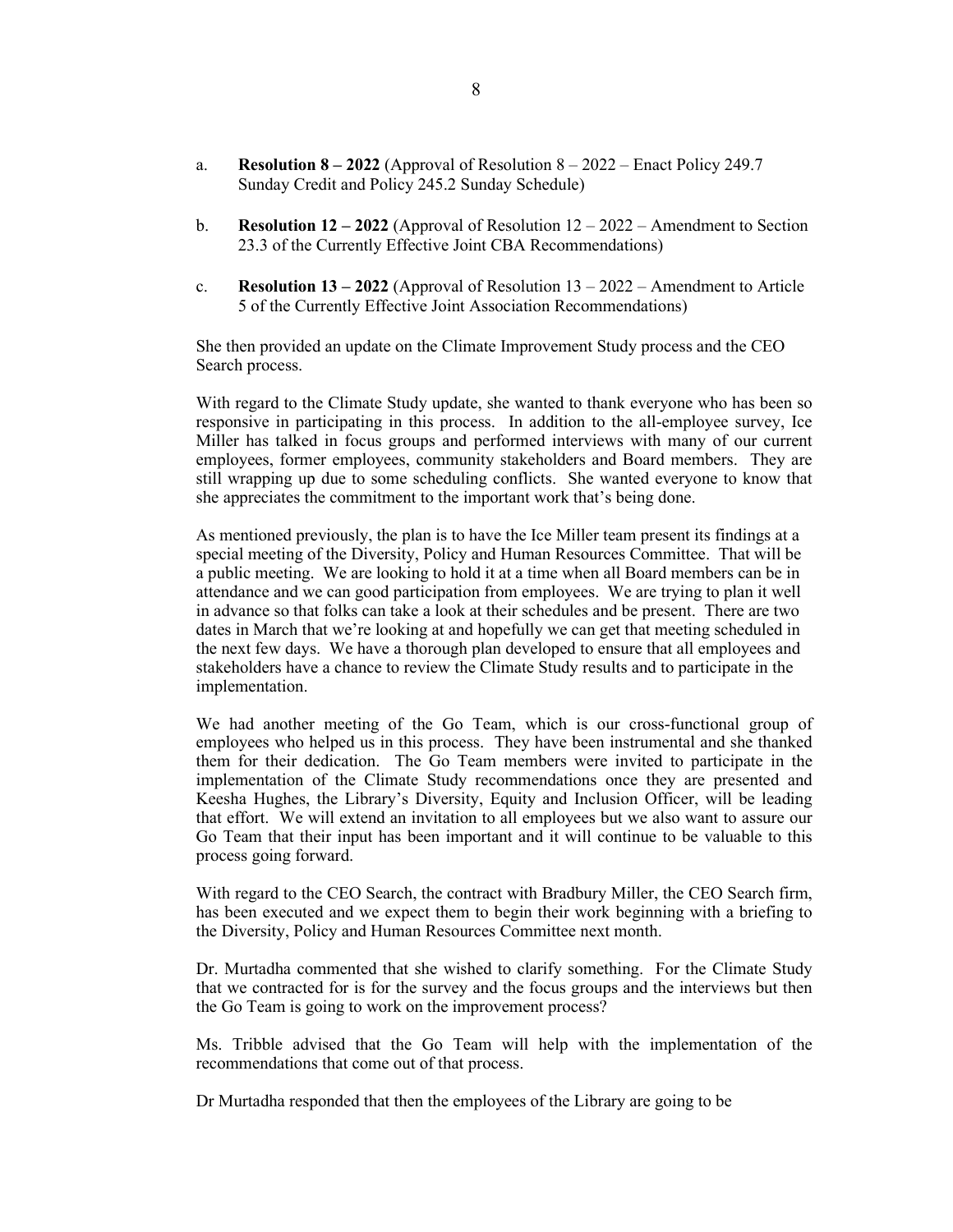responsible for actually doing the work that needs to be done to implement those recommendations?

Ms. Tribble stated "yes" under the leadership of the Diversity, Equity and Inclusion Officer.

## **7. Facilities Committee (Curtis W. Bigsbee, Chair; Dr. Khaula Murtadha, Rev. T. D. Robinson)**

a. **Resolution 9 – 2022** (Approval of a Naming Opportunity for the East Thirty-Eighth Street Branch Community Room)

Roberta Jaggers, the President of the Indianapolis Public Library Foundation, advised that she would like to recommend that the Board approve the naming of the East Thirty-Eighth Street Branch Library's Community Room the "J. Steve and Donna D. Talley Community Room."

Ms. Jaggers explained that Donna used to read to neighborhood children at her home and she had volunteered at the East Thirty-Eighth Street Branch. When Donna passed away in 2006, Mr. Talley partnered with the Foundation to continue her legacy. He raised funds for the Branch's children's area and made additional gifts to support early literacy throughout the Library system. In 2011, the Foundation opened the J. Steve and Donna D. Talley Fund with a generous gift Mr. Talley received.

Ms. Payne commented that she fully supports this recommendation.

After full discussion and careful consideration of Resolution 9 – 2022, the resolution was adopted on the motion of Ms. Payne and seconded by Dr. Murtadha, to approve Resolution  $9 - 2022$ , the Approval of a Naming Opportunity for the East Thirty-Eighth Street Branch Community Room.

Resolution  $9 - 2022$  was approved on the following roll call vote:

| Mr. Biederman $-$ Aye    | $Rev. Robinson - Aye$ |
|--------------------------|-----------------------|
| Mr. Bigsbee $-$ Aye      | Judge Salinas – Aye   |
| $Dr.$ Murtadha $-$ Aye   | $Ms.$ Tribble $-$ Aye |
| $Ms. \text{Payne} - Aye$ |                       |

The resolution is appended to, and made a part of, these minutes.

b. **Resolution 10 – 2022** (Approval to Amend the Services Contract for Security and Alarm Response Services)

Adam Parsons, Facilities Director, noted that the Library wishes to extend the contract with Universal Protection Service through the end of the calendar year, namely December 31, 2022.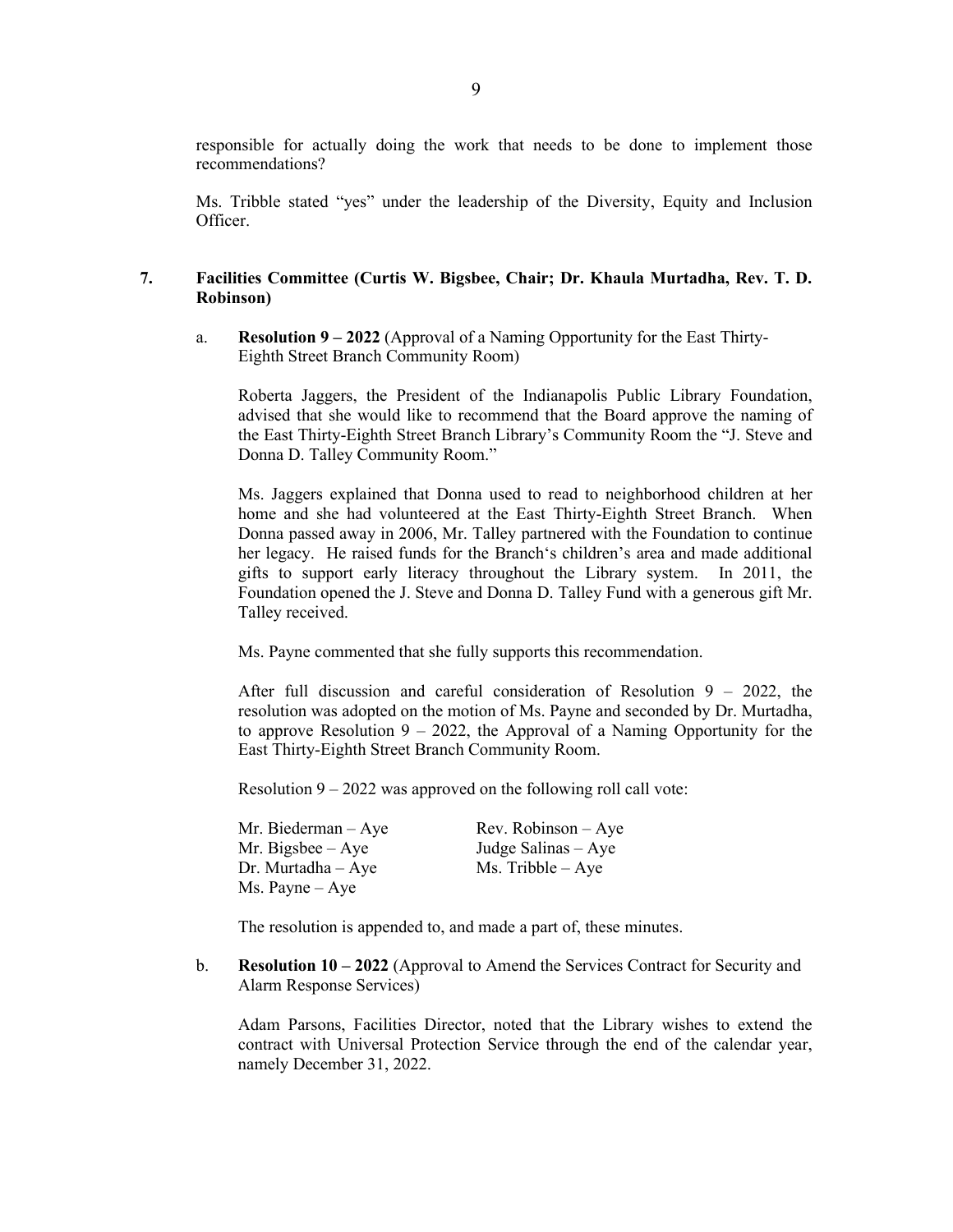The Library's initial goal is to replace the first shift of security officers from Universal Protection Service currently at Central Library with our own security personnel, namely, Library Security Assistants. The plan is to continue replacing contracted security with Library Security Assistants at all branches. He is working with Dana Imel, our Safety and Security Officer, Gregory Hill, the Interim Chief Public Services Officer and Ms. Hughes, to hire those in-house individuals.

Ms. Payne wanted to know what kind of Racial Equity Training the security officers are currently receiving.

Mr. Parsons responded that there are 24 items on the training list and three of them are related to Racial Equity.

Ms. Payne requested to see more information on the Racial Equity training being provided.

Mr. Parsons advised that he will provide that information.

After full discussion and careful consideration of Resolution 10 – 2022, the resolution was adopted on the motion of Dr. Murtadha and seconded by Judge Salinas, to approve Resolution  $10 - 2022$ , the Approval to Amend the Services Contract for Security and Alarm Response Services.

Resolution  $10 - 2022$  was approved on the following roll call vote:

| Mr. Biederman – Aye | $Rev. Robinson - Aye$ |
|---------------------|-----------------------|
| Mr. Bigsbee $-$ Aye | Judge Salinas – Aye   |
| Dr. Murtadha – Aye  | $Ms.$ Tribble $-$ Aye |
| Ms. Payne – Aye     |                       |

The resolution is appended to, and made a part of, these minutes.

#### c. **Briefing Report – Update on the New Security Incident Database**

Garrett Mason, Strategic Planning and Assessment Officer, shared information on the Library's new Security Incident Database.

Mr. Mason mentioned that this tool was initially identified by Ms. Imel. It can help track sex, age and race in the Database.

He showed screenshots of the information included in the Database. He pointed out the new items adding that the vendor did some custom work on the Database. He showed the different categories.

The Database will better inform us about concerning trends that might occur.

Dr. Murtadha expressed her appreciation to staff for their responsiveness on this matter.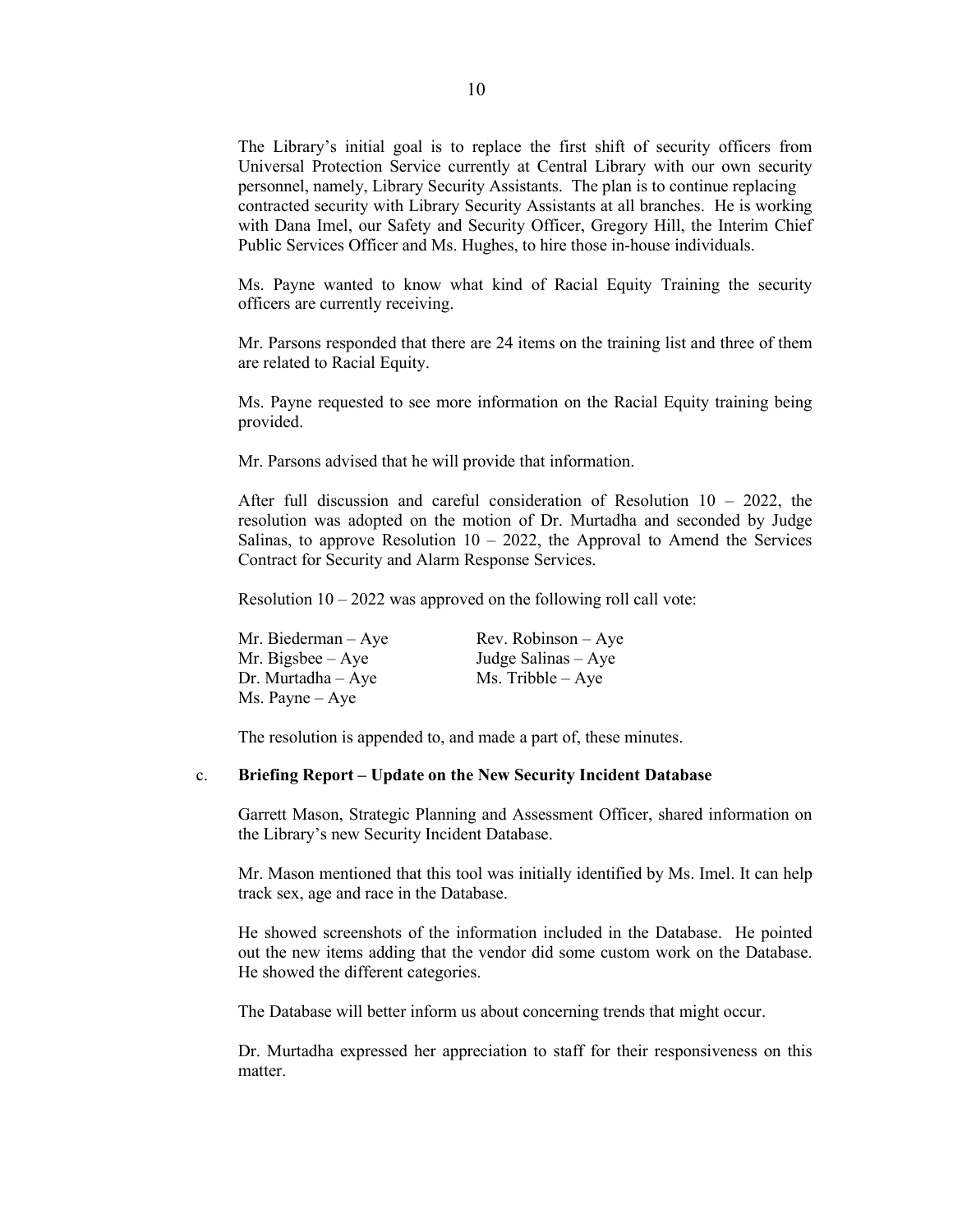#### **8. Library Foundation Update**

Ms. Jaggers reviewed the information contained in the February 2022 Update.

#### **News**

The Library Foundation received 30 one-day and 31-day bus passes from The Indianapolis Public Transportation Foundation. The bus passes will be used by the Library's new social worker, Yanna McGraw, in her work. Her constituents need transportation to jobs, employment interviews, medical appointments, social service and government agencies, pharmacies, groceries stores and food pantries.

The Foundation's new fundraising event, Circulate: Night at the Library, is on Saturday, March 12. If you are interested in purchasing tickets or seeing more information please visit: [https://indyplfoundation.org/circulate.](https://indyplfoundation.org/circulate) We would like to thank our 31 sponsors of the event, including Ray Biederman's law firm, Mattingly Burke Cohen & Biederman LLP.

#### **Donors**

The Foundation thanks 146 donors who made gifts last month. The following are our top corporate and Foundation donors.

Blue & Co. Christel DeHaan Family Foundation Citizens Energy Group Engaging Solutions, LLC Indianapolis Colts Indianapolis Indians Indianapolis Public Transportation Foundation Lacy Foundation MacAllister Machinery Co., Inc. Powers & Sons Construction Ritz Charles Inc.

#### **Program Support**

This month, the Library Foundation is proud to provide more than \$165,000 to the Library. Examples of major initiatives supported include Hotspot software, World Language Computer Classes, Summer Reading Program, Staff DEI and LGBTQ+ training, Concert Series, Growing Global Citizens and Family and YA Author Visits.

## **9. Report of the Interim Chief Executive Officer**

#### a. **Confirming Resolutions**

Mr. Helling requested that the Board approve Resolution 11 - 2022 Regarding Finances, Personnel and Travel.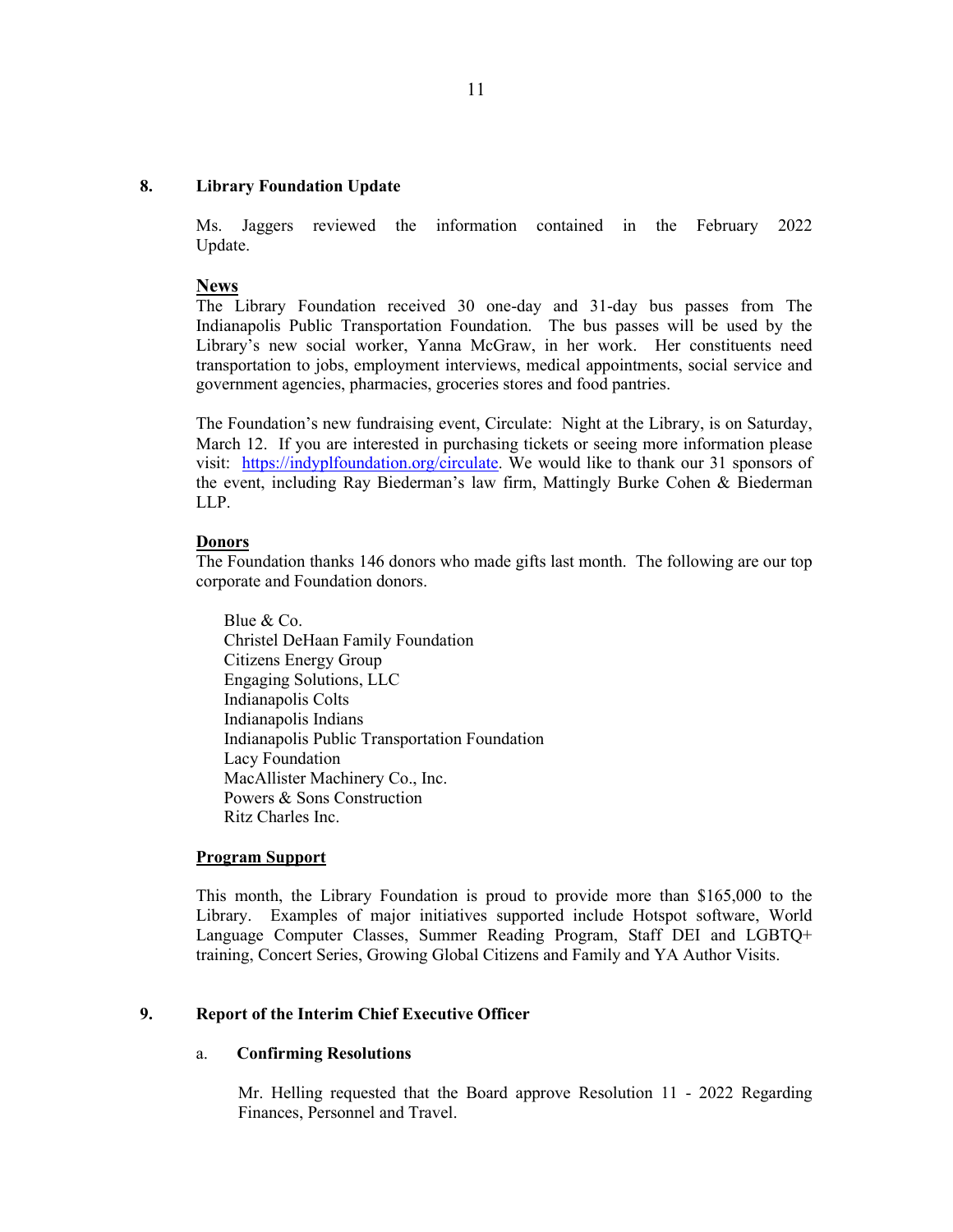He advised that it is a standard report for this month.

#### 1) **Resolution Regarding Finances, Personnel and Travel (11– 2022)**

Dr. Murtadha made the motion, which was seconded by Ms. Payne, to approve Resolution 11 – 2022, the Resolution Regarding Finances, Personnel and Travel.

Resolution  $11 - 2022$  was approved on the following roll call vote:

| Mr. Biederman - Abstain  | $Rev. Robinson - Aye$ |
|--------------------------|-----------------------|
| Mr. Bigsbee $-$ Aye      | Judge Salinas $-$ Aye |
| $Dr.$ Murtadha $-$ Aye   | $Ms.$ Tribble $-Aye$  |
| $Ms. \text{Payne} - Aye$ |                       |

The resolution is appended to, and made a part of, these minutes.

#### b. **Interim CEO Roadmap – February 2022**

Mr. Helling discussed the February 2022 Roadmap that had been distributed to the Board.

He pointed out that the items on the Roadmap are now becoming "business as usual" and this will be the last Roadmap document.

When the Library receives the Climate Improvement Study Report from Ice Miller next month that will be the guiding document going forward.

### c. **Presentation on E-Resources, Schools and Equitable Access**

### **NOTE: This Presentation was tabled until a later date.**

### d. **Strategic Plan Update**

Garrett Mason, Strategic Planning and Assessment Officer, provided an Update and presentation on the Strategic Plan.

The presentation included several details about our progress on the Plan that he reviewed item by item. He commented that several areas are "stretch" goals and others have been affected by Covid 19. There are also several examples where we are making good progress and others where more work is needed.

With regard to some of the numbers in the Update, Dr. Murtadha commented that you shouldn't put everything in one person's hands. If they are out for an extended period, that initiative does not move forward and our numbers go down. We need to think strategically and logistically.

She did mention that the information provided was very helpful.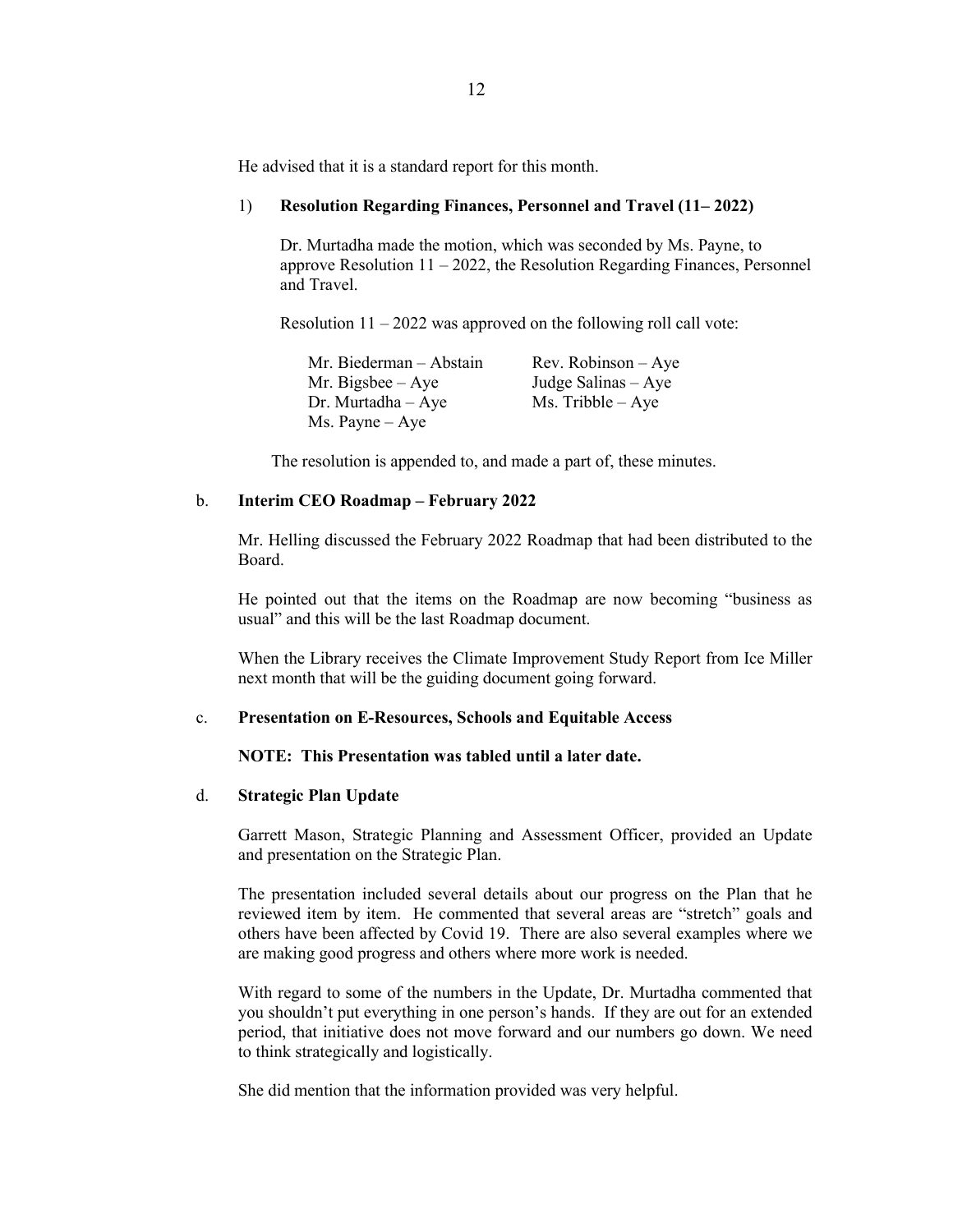## e. **Legislative Update**

Ms. Lambert shared information about the proposed items before the Indiana legislature.

She was pleased to confirm that HB 1134 failed in the House Committee today.

The other bill we have been watching is SB 17 and it has not been heard. The deadline has now passed for it to be heard during this legislative session.

Dr. Murtadha mentioned that many of us have written letters and gone and testified. We argued against HB 1134 and if there is additional information we need to put forward on other bills, please provide that to us.

Ms. Lambert also thanked Library staff who attended the "Pack the House" events.

Ms. Payne commented that HB 1134, if passed, would have criminalized educators for teaching the truth about history and culture. She realizes that there is a possibility they can still tack on some of the language onto other bills.

## **UNFINISHED BUSINESS**

**10.** None.

## **NEW BUSINESS**

**11.** None.

## **AGENDA BUILDING**

**12. Future Agenda Items –** This time was made available for discussion of items not on the Agenda which were of interest to Library Board members and the opportunity was given to suggest items that should be included on future Library Board Meeting Agendas.

Items suggested for upcoming Board Agendas are as follows:

**March 2022 -** None

## **INFORMATION**

- **13. Materials** 
	- a. **Notes of January 19, 2022 and February 8, 2022 Diversity, Policy and Human Resources Committee Meeting**.
	- b. **Notes of February 8, 2022 Facilities Committee Meeting**